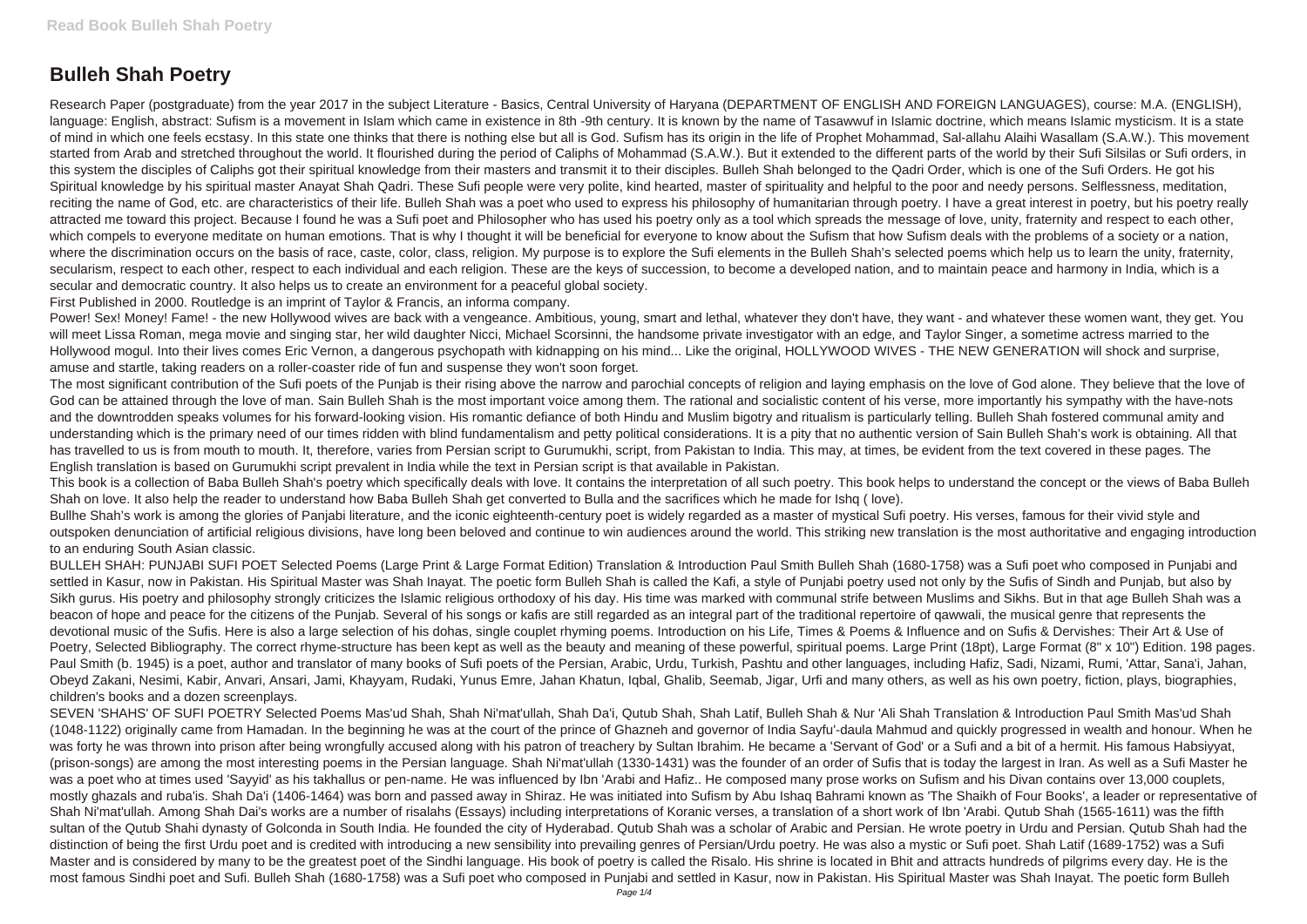Shah used is called the Kafi, a style of Punjabi poetry used not only by the Sufis of Sindh and Punjab, but also by Sikh gurus. Nur 'Ali Shah (1760-1796). The 36th Qutub or Perfect Master or 'Pole' of the Ni'matullah Sufi Order was born in Isfahan. The Ulama of Kirmansh 'Ali Bihbahani who was nick-named 'the Sufi killer' saw the Sufi Poet Nur 'Ali Shah as a threat and he was poisoned. The correct rhymestructure for the first time has been achieved in all poems. Biographies of all poets and essays on Sufi Poetry & its Forms, Selected Bibliographies. Paul Smith (b. 1945) is a poet, author and translator of many books of Sufi poets of the Persian, Arabic, Urdu, Turkish, Pashtu and other languages... including Hafiz, Sadi, Nizami, Rumi, 'Attar, Sana'i, Jahan Khatun, Obeyd Zakani, Nesimi, Kabir, Anvari, Ansari, Jami, Khayyam, Rudaki, Yunus Emre, Iqbal, Ghalib, Makhfi, Lalla Ded, Nazir, Iqbal, Seemab, Jigar and many others and his own poetry, fiction, plays, biographies, children's books. memoir and a dozen screenplays. amazon.com/author/smithpa

The female voice plays a more central role in Sufi ritual, especially in the singing of devotional poetry, than in almost any other area of Muslim culture. Female singers perform sufiana-kalam, or mystical poetry, at Sufi shrines and in concerts, folk festivals, and domestic life, while male singers assume the female voice when singing the myths of heroines in gawwali and sufiana-kalam. Yet, despite the centrality of the female voice in Sufi practice throughout South Asia and the Middle East, it has received little scholarly attention and is largely unknown in the West. This book presents the first in-depth study of the female voice in Sufi practice in the subcontinent of Pakistan and India. Shemeem Burney Abbas investigates the rituals at the Sufi shrines and looks at women's participation in them, as well as male performers' use of the female voice. The strengths of the book are her use of interviews with both prominent and grassroots female and male musicians and her transliteration of audio- and videotaped performances. Through them, she draws vital connections between oral culture and the written Sufi poetry that the musicians sing for their audiences. This research clarifies why the female voice is so important in Sufi practice and underscores the many contributions of women to Sufism and its rituals.

DIVAN OF BULLEH SHAH Translation & Introduction Paul Smith Bulleh Shah (1680-1758) was a Sufi poet who composed in Punjabi and settled in Kasur, now in Pakistan. His Spiritual Master was Shah Inayat. The poetic form Bulleh Shah is called the Kafi, a style of Punjabi poetry used not only by the Sufis of Sindh and Punjab, but also by Sikh gurus. His poetry and philosophy strongly criticizes the Islamic religious orthodoxy of his day. His time was marked with communal strife between Muslims and Sikhs. But in that age Bulleh Shah was a beacon of hope and peace for the citizens of the Punjab. Several of his songs or kafis are still regarded as an integral part of the traditional repertoire of gawwali, the musical genre that represents the devotional music of the Sufis. Here is also a large selection of his dohas, single couplet rhyming poems. Introduction on his Life, Times & Poems & Influence and on Sufis & Dervishes: Their Art & Use of Poetry, Selected Bibliography. The correct rhyme-structure has been kept as well as the beauty and meaning of these powerful, spiritual poems. Large Format Paperback 7" x 10" 190 pages. COMMENTS ON PAUL SMITH'S TRANSLATION OF HAFIZ'S 'DIVAN'. "It is not a joke... the English version of ALL the ghazals of Hafiz is a great feat and of paramount importance. I am astonished." Dr. Mir Mohammad Taghavi (Dr. of Literature) Tehran. "Superb translations. 99% Hafiz 1% Paul Smith." Ali Akbar Shapurzman, translator into Persian and knower of Hafiz's Divan off by heart. "Smith has probably put together the greatest collection of literary facts and history concerning Hafiz." Daniel Ladinsky (Penguin Books author of Hafiz). Paul Smith is a poet, author and translator of many books of Sufi poets of the Persian, Arabic, Urdu, Turkish, Pashtu and other languages, including Hafiz, Sadi, Nizami, Rumi, 'Attar, Sana'i, Jahan, Obeyd Zakani, Nesimi, Kabir, Anvari, Ansari, Jami, Khayyam, Rudaki, Yunus Emre, Jahan Khatun, Iqbal, Ghalib, Seemab, Jigar, Dard, Zahir, Urfi and many others, as well as his own poetry, fiction, plays, biographies, children's books and a dozen screenplays. www.newhumanitybooks.com

THE BOOK OF BULLEH SHAH Translation & Introduction Paul Smith Bulleh Shah (1680-1758) was a Sufi poet who composed in Punjabi and settled in Kasur, now in Pakistan. His Spiritual Master was Shah Inayat. The poetic form Bulleh Shah is called the Kafi, a style of Punjabi poetry used not only by the Sufis of Sindh and Punjab, but also by Sikh gurus. His poetry and philosophy strongly criticizes the Islamic religious orthodoxy of his day. His time was marked with communal strife between Muslims and Sikhs. But in that age Bulleh Shah was a beacon of hope and peace for the citizens of the Punjab. Several of his songs or kafis are still regarded as an integral part of the traditional repertoire of gawwali, the musical genre that represents the devotional music of the Sufis. Introduction on his Life, Times & Poems & on

A delightful collection of soul-inspiring poems from the world's great religious and spiritual traditions, accompanied by Ivan M. Granger's meditative thoughts and commentary. Rumi, Whitman, Issa, Teresa of Avila, Dickinson, Blake, Lalla, and many others. These are poems of seeking and awakening... and the longing in between. ------------- Praise for The Longing in Between "The Longing in Between is a work of sheer beauty. Many of the selected poems are not widely known, and Ivan M. Granger has done a great service, not only by bringing them to public attention, but by opening their deeper meaning with his own rare poetic and mystic sensibility." ROGER HOUSDEN author of the best-selling Ten Poems to Change Your Life series "Ivan M. Granger's new anthology, The Longing in Between, gives us a unique collection of profoundly moving poetry. It presents some of the choicest fruit from the flowering of mystics across time, across traditions and from around the world. After each of the poems in this anthology Ivan M. Granger shares his reflections and contemplations, inviting the reader to new and deeper views of the Divine Presence. This is a grace-filled collection which the reader will gladly return to over and over again." LAWRENCE EDWARDS, Ph.D. author of Awakening Kundalini: The Path to Radical Freedom and Kali's Bazaar Studying Bulleh Shah's Select Poetry in the Perspective of Sufism

Research Paper (postgraduate) from the year 2017 in the subject Literature - Basics, Central University of Haryana (DEPARTMENT OF ENGLISH AND FOREIGN LANGUAGES), course: M.A. (ENGLISH), language: English, abstract: Sufism is a movement in Islam which came in existence in 8th -9th century. It is known by the name of Tasawwuf in Islamic doctrine, which means Islamic mysticism. It is a state of mind in which one feels ecstasy. In this state one thinks that there is nothing else but all is God. Sufism has its origin in the life of Prophet Mohammad, Sal-allahu Alaihi Wasallam (S.A.W.). This movement started from Arab and stretched throughout the world. It flourished during the period of Caliphs of Mohammad (S.A.W.). But it extended to the different parts of the world by their Sufi Silsilas or Sufi orders, in this system the disciples of Caliphs got their spiritual knowledge from their masters and transmit it to their disciples. Bulleh Shah belonged to the Qadri Order, which is one of the Sufi Orders. He got his Spiritual knowledge by his spiritual master Anayat Shah Qadri. These Sufi people were very polite, kind hearted, master of spirituality and helpful to the poor and needy persons. Selflessness, meditation, reciting the name of God, etc. are characteristics of their life. Bulleh Shah was a poet who used to express his philosophy of humanitarian through poetry. I have a great interest in poetry, but his poetry really attracted me toward this project. Because I found he was a Sufi poet and Philosopher who has used his poetry only as a tool which spreads the message of love, unity, fraternity and respect to each other, which compels to everyone meditate on human emotions. That is why I thought it will be beneficial for everyone to know about the Sufism that how Sufism deals with the problems of a society or a nation, where the discrimination occurs on the basis of race, caste, color, class, religion. My purpose is to explore the Sufi elements in the Bulleh Shah's se

Written from the ninth to the twentieth century, these poems represent the peak of Islamic Mystical writing, from Rabia Basri to Mian Mohammad Baksh. Reflecting both private devotional love and the attempt to attain union with God and become absorbed into the Divine, many poems in this edition are imbued with the symbols and metaphors that develop many of the central ideas of Sufism: the Lover, the Beloved, the Wine, and the Tavern; while others are more personal and echo the poet's battle to leave earthly love behind. These translations capture the passion of the original poetry and are accompanied by an introduction on Sufism and the common themes apparent in the works. This edition also includes suggested further reading.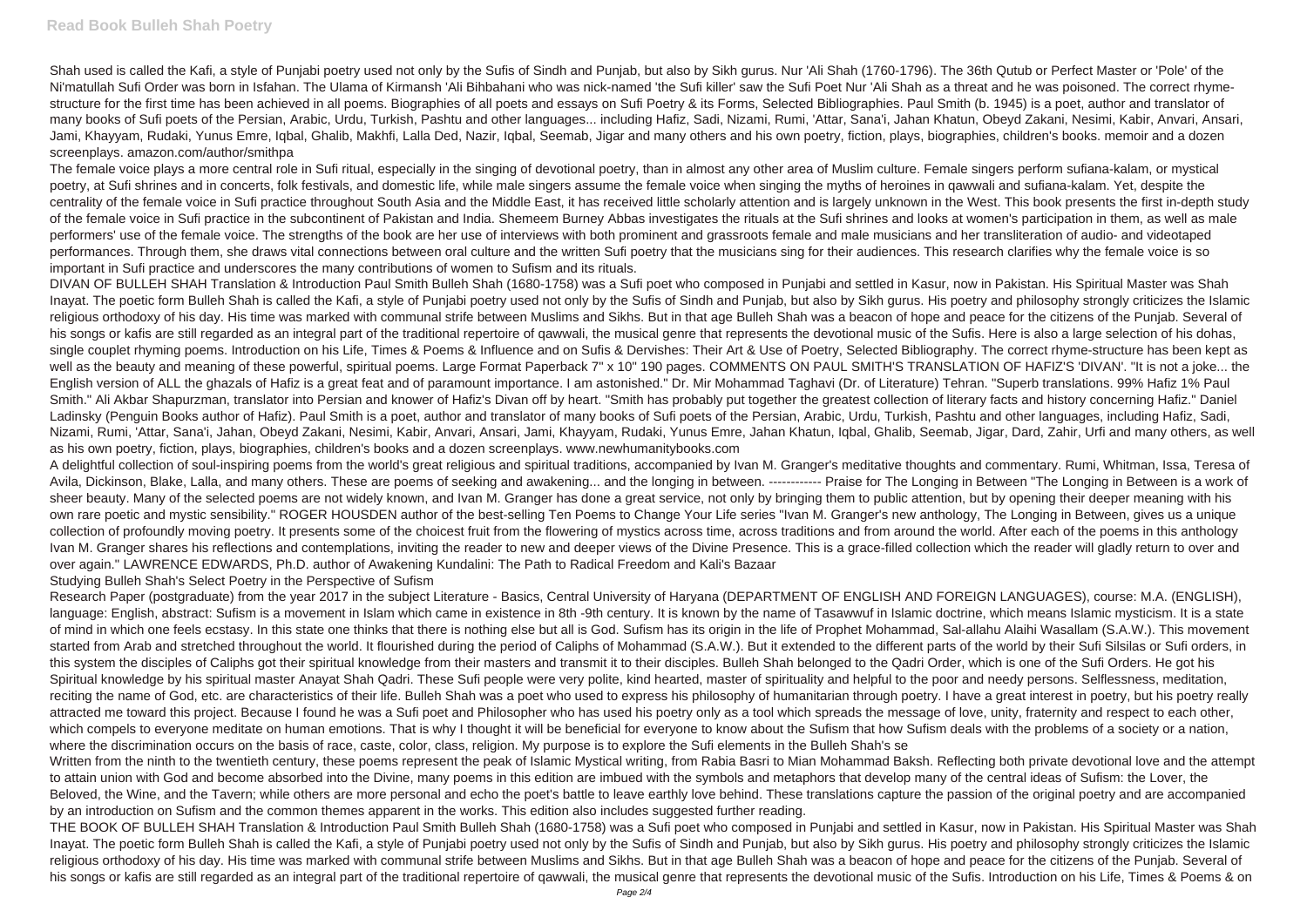Sufis & Dervishes: Their Art & Use of Poetry, Selected Bibliography. Two Appendixes on his Life & Poetry & Influence. The correct rhyme-structure has been kept as well as the beauty and meaning of these poems. Large Format Paperback 7" x 10" 193 pages. COMMENTS ON PAUL SMITH'S TRANSLATION OF HAFIZ'S 'DIVAN'. "It is not a joke... the English version of ALL the ghazals of Hafiz is a great feat and of paramount importance. I am astonished. Dr. Mir Mohammad Taghavi (Dr. of Literature) Tehran. "Superb translations. 99% Hafiz 1% Paul Smith." Ali Akbar Shapurzman, translator into Persian and knower of Hafiz's Divan off by heart. "I was very impressed with the beauty of these books." Dr. R.K. Barz. Faculty of Asian Studies, Australian National University. "Smith has probably put together the greatest collection of literary facts and history concerning Hafiz." Daniel Ladinsky (Penguin Books author of Hafiz). Paul Smith is a poet, author and translator of many books of Sufi poets of the Persian, Arabic, Urdu, Turkish, Pashtu and other languages, including Hafiz, Sadi, Nizami, Rumi, 'Attar, Sana'i, Jahan, Obeyd Zakani, Nesimi, Kabir, Anvari, Ansari, Jami, Khayyam, Rudaki, Yunus Emre, Jahan Khatun, Iqbal, Ghalib, and many others, as well as his own poetry, fiction, plays, biographies, children's books and a dozen screenplays. www.newhumanitybooks.com Cecilia finds herself married to the infamous Lord Cromwell, per an arrangement between the duke and her mother. All the countryside whispers about him since he returned from the war severely disfigured after saving his men. Women, and even men, run from him, except for his uncle, servants, and best friend. Lonely and depressed after moving into his grand home, Cecilia wishes her husband would let her see him, but that is not to be. He sends her away, vowing it is for the best. But when she hears he is near death due to a fall, nothing will keep her from his side. If he pulls through, will he realize she couldn't care less what he looks like and that she loves him as much as he loves her? Publisher's Note: This beautiful romance contains a theme of power exchange.

This book is a collection of poems by the great Sufi poet of Punjab, Bulleh Shah (16801758), translated into English by Taufiq Rafat, one of Pakistan's premier English language poets. Born Abdullah Shah, Bulleh Shah belonged to the oral tradition and his poems are primarily in Punjabi as well as in Siraiki. Bulleh Shahs poetry is in the Kafi style, already established with the Sufis who preceded him, and extensively use the Rubbay (quatrain) form. Several of his verses are an integral part of the traditional repertoire of Qawwali, the musical genre which represents the devotional music of the Sufis. Following the tradition of Sufi poetry, the poems in this collection refer to love of or for God, or the Mentor, or the desire for absorption in nature, described through symbolic references to local customs pertaining to weddings, funerals, journeys, and harvests.

BULLEH SHAH: LIFE & POEMSTranslation & Introduction Paul SmithBulleh Shah (1680-1758) was a Sufi poet who composed in Puniabi and settled in Kasur, now in Pakistan. His Spiritual Master was Shah Inayat. The poetic form Bulleh Shah is called the Kafi, a style of Punjabi poetry used not only by the Sufis of Sindh and Punjab, but also by Sikh gurus. His poetry and philosophy strongly criticizes the Islamic religious orthodoxy of his day. His time was marked with communal strife between Muslims and Sikhs. But in that age Bulleh Shah was a beacon of hope and peace for the citizens of the Punjab. Several of his songs or kafis are still regarded as an integral part of the traditional repertoire of qawwali, the musical genre that represents the devotional music of the Sufis. The correct rhyme-structure has been kept as well as the beauty and meaning of these poems. 90 pages.Introduction to Sufi Poets Series. COMMENTS ON PAUL SMITH'S TRANSLATION OF HAFIZ'S 'DIVAN'."It is not a joke... the English version of ALL the ghazals of Hafiz is a great feat and of paramount importance. I am astonished." Dr. Mir Mohammad Taghavi (Dr. of Literature) Tehran. "Superb translations. 99% Hafiz 1% Paul Smith." Ali Akbar Shapurzman, translator into Persian and knower of Hafiz's Divan off by heart."I was very impressed with the beauty of these books." Dr. R.K. Barz. Faculty of Asian Studies, Australian National University. "Smith has probably put together the greatest collection of literary facts and history concerning Hafiz." Daniel Ladinsky (Penguin Books author). Paul Smith is a poet, author and translator of over 150 books of Sufi poets of the Persian, Arabic, Urdu, Turkish, Pashtu and other languages, including Hafiz, Sadi, Nizami, Rumi, 'Attar, Sana'i, Jahan, Obeyd Zakani, Nesimi, Kabir, Anvari, Ansari, Jami, Khayyam, Rudaki, Yunus Emre, Jahan Khatun and many others, as well as poetry, fiction, plays, biographies, children's books and a dozen screenplays.www.newhumanitybooks.com Selection of poems of a Panjabi Sufi poet; includes commentary and editorial introduction to his life and works.

Selective 50odd kafis of the greatest sufi poet of Punjab -Eastern and Western- have been translated with care and compassion into English for dissemination of his message of Sufism and spiritualism. The lyrical poetry of the renowned sufi poet is loved and listened across the Punjabi knowing and speaking regions of the world be it Pakistan, India or else beyond the Eastern and Western Punjab of India and Pakistan.Its message transcends beyond the boundaries and borders of countries.

In this collection there are one poem by Master Dr. Javad Nurbakhsh, 17 by Hafez, 16 by Rumi, 5 by Shah Ni'matullah and 4 by Sa'di'. I died a hundred times before I learned that when your aroma comes, I live again. Rumi

FOUR MORE GREAT LATER CLASSIC SUFI MASTER POETS Sarmad, Bedil, Rahman Baba, Bulleh Shah \*\*\*SELECTED POEMS\*\*\* Translation & Introduction Paul Smith The great Sufi Perfect Master Poets of the Later Classic Age (17th - 18th century) were straightforward and inspiring in the poetic forms of the ghazal, ruba'i, qasida and masnavi and other forms in expressing their love for the Divine Beloved and their contempt for this world and its illusions and explaining the spiritual path. Here are hundreds of beautiful poems by them in the correct form and meaning and biographies about them. Sarmad (d. 1659) was a famous and infamous Persian dervish poet. In India he wrote beautiful mystical poetry in the form of rubai's. He wandered the streets as a naked dervish and was beheaded by Emperor Aurangzeb. Bedil (1644-1721) was born and educated near Patna. His writings in Persian are extensive, being one of the creators of the 'Indian style'. Rahman Baba (1652 to 1711) is considered the greatest Sufi Pashtun poet to compose poems, mainly ghazals, and he was called 'The Nightingale of Peshawar'. Bulleh Shah (1680-1758) was a Sufi poet who composed in Punjabi. His Spiritual Master was Shah Inayat. The poetic form Bulleh Shah is called the Kafi, a style of Punjabi poetry. Included: Introduction: Sufis & Dervishes: Their Art & Use of Poetry & various poetic forms they used. Pages 526. COMMENTS ON PAUL SMITH'S TRANSLATION OF HAFIZ'S 'DIVAN'. "It is not a joke... the English version of ALL the ghazals of Hafiz is a great feat and of paramount importance. I am astonished." Dr. Mir Mohammad Taghavi (Dr. of Literature) Tehran. "Smith has probably put together the greatest collection of literary facts and history concerning Hafiz." Daniel Ladinsky (Penguin Books author). Paul Smith is a poet, author and translator of over 130 books of Sufi poets of the Persian, Arabic, Urdu, Turkish, Pashtu and other languages... including Hafiz, Sadi, Nizami, Rumi, 'Attar, Sana'i, Jahan Khatun, Obeyd Zakani, Nesimi, Kabir, Anvari, Ansari, Jami, Khayyam, Lalla Ded, Iqbal and many others, as well as poetry, fiction, plays, biographies, children's books and over a dozen screenplays. Landmark translations of the Sufi poet/mystic Rumi from the acclaimed interpreter of the Tao Te Ching. Jonathan Star has assembled selections of Rumi's verse in a treasury that spans the poet's life and includes his most celebrated and poignant work. It is an enchanting volume of classic Eastern thought that creates an exhilarating experience for all readers. SULTAN BAHU: LIFE & POEMS Translation & Introduction Paul Smith Sultan Bahu (1629-1691) was a Sufi Master and poet who founded the Sarwari Qadiri order. Like many other Sufis of the Indian sub-

This book is a study of the major works of Sufi historiography, which takes the form of collections of biographies. It provides a literary context in which one can appreciate fully the theological significance and historical value of Sufi biographies.

To commemorate fifty years of Independence in the subcontinent it seems appropriate to cut across the borders which separate Pakistan, India and Bangladesh. This book is a collection of outstanding essays, containing 45 black and white photographs, includes contributions by authors and artists from all three countries of the subcontinent.